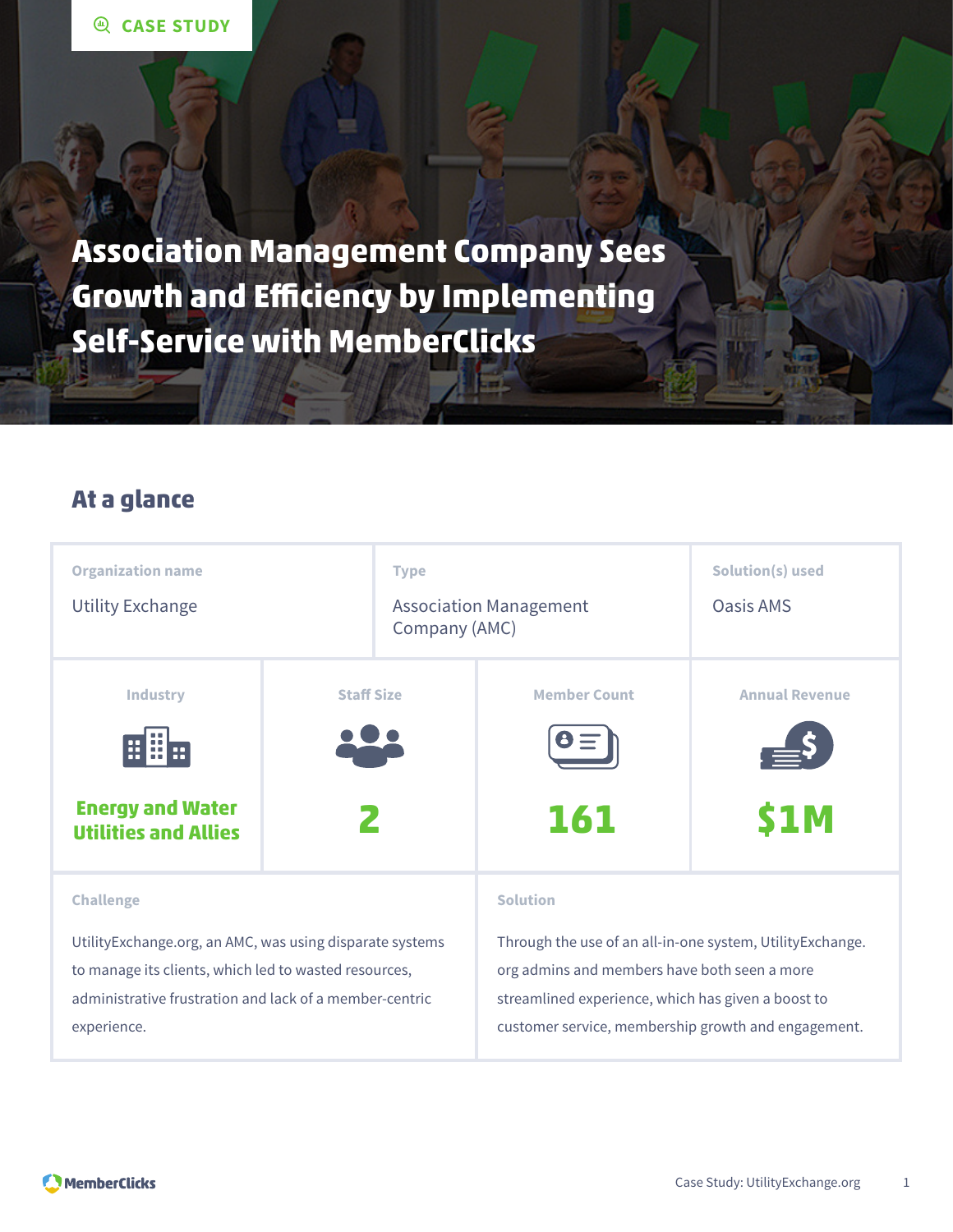

**Peak Load Management Alliance (PLMA) and Utility Exchange are two distinct member communities both administered by UtilityExchange.org to help energy and water utility staff and allies mostly throughout North America to network and learn from each other. In the association space, UtilityExchange.org is known as an association management company (AMC), currently managing the two associations, one of which is a nonprofit.**

As AMCs are focused not only on the success of their clients, but also on their own business growth, UtilityExchange.org is attracted to the commitment MemberClicks has made to building a platform of connected solutions that allow organizations to unlock more value quicker.

"We love what MemberClicks does and I love that you are adding different modules," said Ed Thomas, UtilityExchange.org's executive director. "We love that we can also share best practices with other organizations who are MemberClicks customers."

#### **Streamlining Accounts**

Before the organization came to MemberClicks, however, each of the associations managed by UtilityExchange.org were using separate AMS solutions — mostly for event registration capabilities, as each has a handful of meetings each year. Thomas, one of two full time staffers for the AMC, saw an opportunity to create a better experience for each association's membership by utilizing one management solution for both.

# **"**

**We love what MemberClicks does and I love that you are adding different modules.**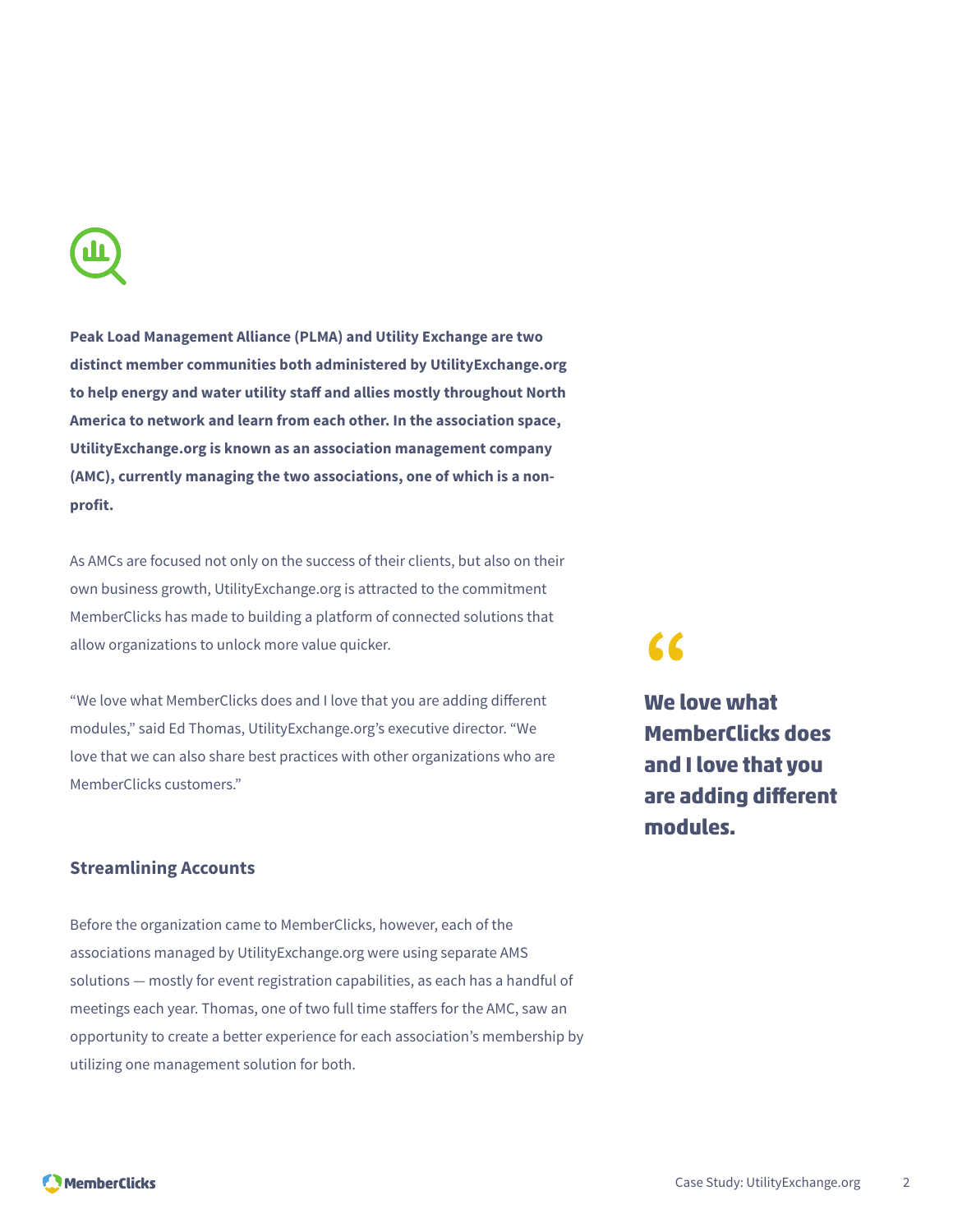"We could've gotten by with simply using Eventbrite or another event registration software like Cvent, but we wanted to go down the path of strategically treating these folks like an association to keep them together between meetings and engage them and send emails, track registration and all that," he said.

The desire to create a member-centric experience was important to UtilityExchange.org to achieve client satisfaction. And because they manage multiple events across multiple clients, MemberClicks has provided a solution that works well for each client's needs.

"MemberClicks maintains our sanity to be able to work across the platform for scaling up or scaling down. The other guys didn't scale both ways," Thomas said. "The platform is great for individual relationships, but also works really well —and getting better every day — about engaging at the organization-level to help us connect and relate to the individuals within each organization."

#### **Giving Members a Desirable Experience**

In addition to having the administrative freedom to scale in various directions depending on client needs, having MemberClicks has also given UtilityExchange.org the ability to pass along the ease-of-use convenience to their members. Tiger Adolf, operations director at UtilityExchange.org, said that a member's ability to self-serve has been a tremendous benefit.

"The automatic invoice reminders have been very helpful," she said. "They go out automatically in a staggered timeframe which has really helped people respond. The most powerful self-service feature is having the ability for members to be able to click the link in an auto-generated email to pay an event or membership invoice."

"We have members who are apologizing for not paying their bill sooner or that

**"**

**MemberClicks maintains our sanity to be able to work across your platform for scaling up or scaling down.**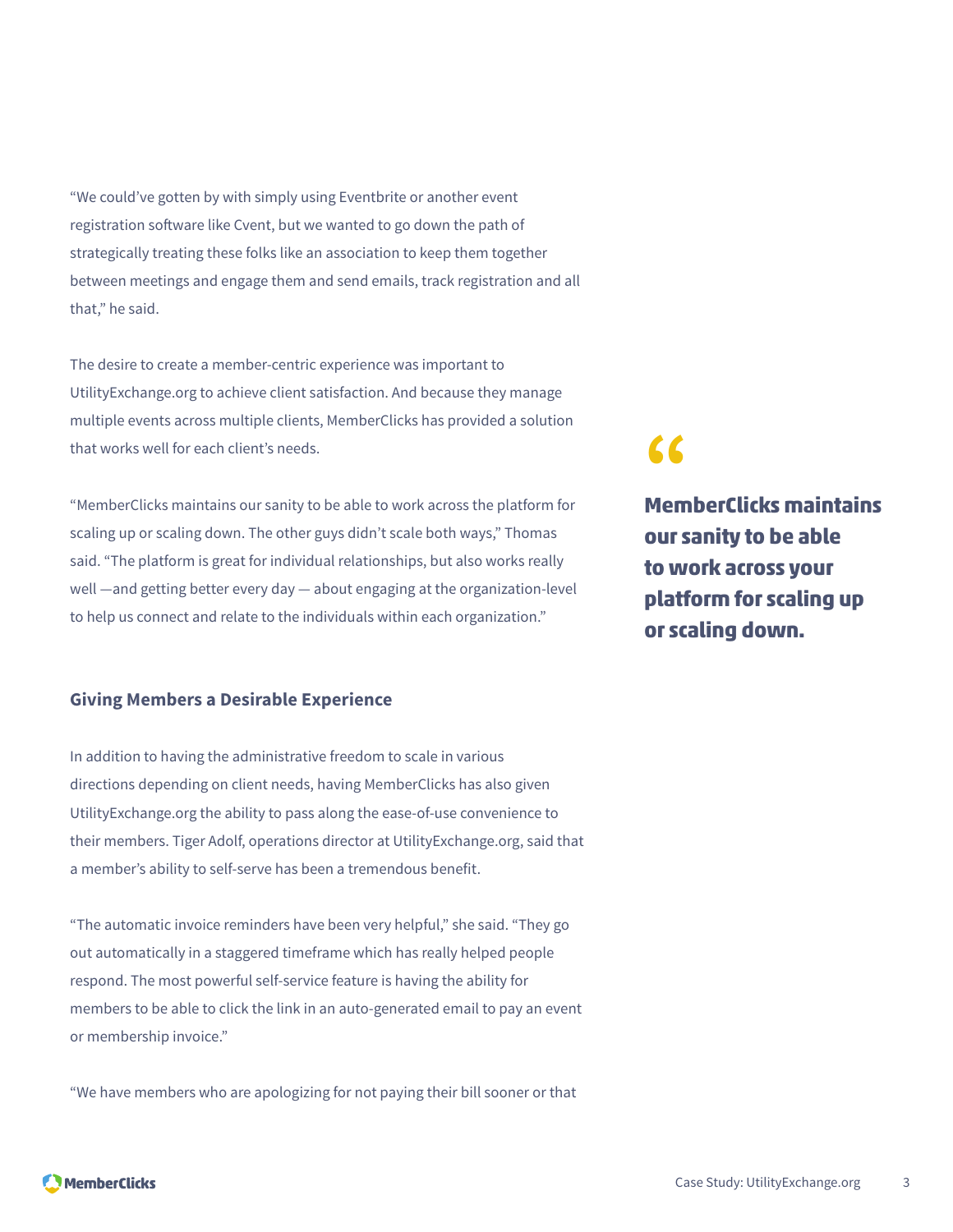we haven't gotten payment yet," Thomas added. "It's incredible for us to be able to serve people who want to serve themselves in this way."

Thomas further acknowledges that the memberships of their clients represent varying degrees of comfort with technology and that having the MemberClicks solution opens UtilityExchange.org up to be approachable regardless of preference.

"We clearly experience a digital divide among our members," he said. "On one hand, you have people wanting to call up and ask 'What's this person's phone number?' Or they want to give you their credit card over the phone. And then other folks who just want to do it all themselves. MemberClicks allows us to serve both of those audiences."

#### **Doing More Without Spending More**

With MemberClicks as its management hub, UtilityExchange.org has seen growth in membership, as well as event attendance.

"When we took over management of our PLMA client, they had 42 member organizations, and they are over 160 now," Thomas said. "PLMA's in-person meetings had just 75 people in 2013, but attracted 350 people to the fall 2019 meeting. Their spring 2020 online conference attracted over 1,100 registrants."

Thomas says this growth can be a byproduct of the tool itself. But what strikes him even more is how MemberClicks has allowed his two-person staff to be infinitely more effective with their time and offer a more personal experience for anyone interacting with UtilityExchange.org.

"MemberClicks has certainly allowed us to grow the organization from that size with basically two full-time employees," he said. "Our member organizations are large organizations like Google and Con Edison, and they're used to doing

## **"**

**We have members who are apologizing for not paying their bill sooner or that we haven't gotten payment yet. It's incredible for us to be able to serve people in a self-service way.**

**"**

**When we took over management of our PLMA client, they had 42 member organizations, and they are over 160 now. PLMA's in-person meetings had just 75 people in 2013, but attracted 350 people to the fall 2019 meeting. Their spring 2020 online conference attracted over 1,100 registrants.**